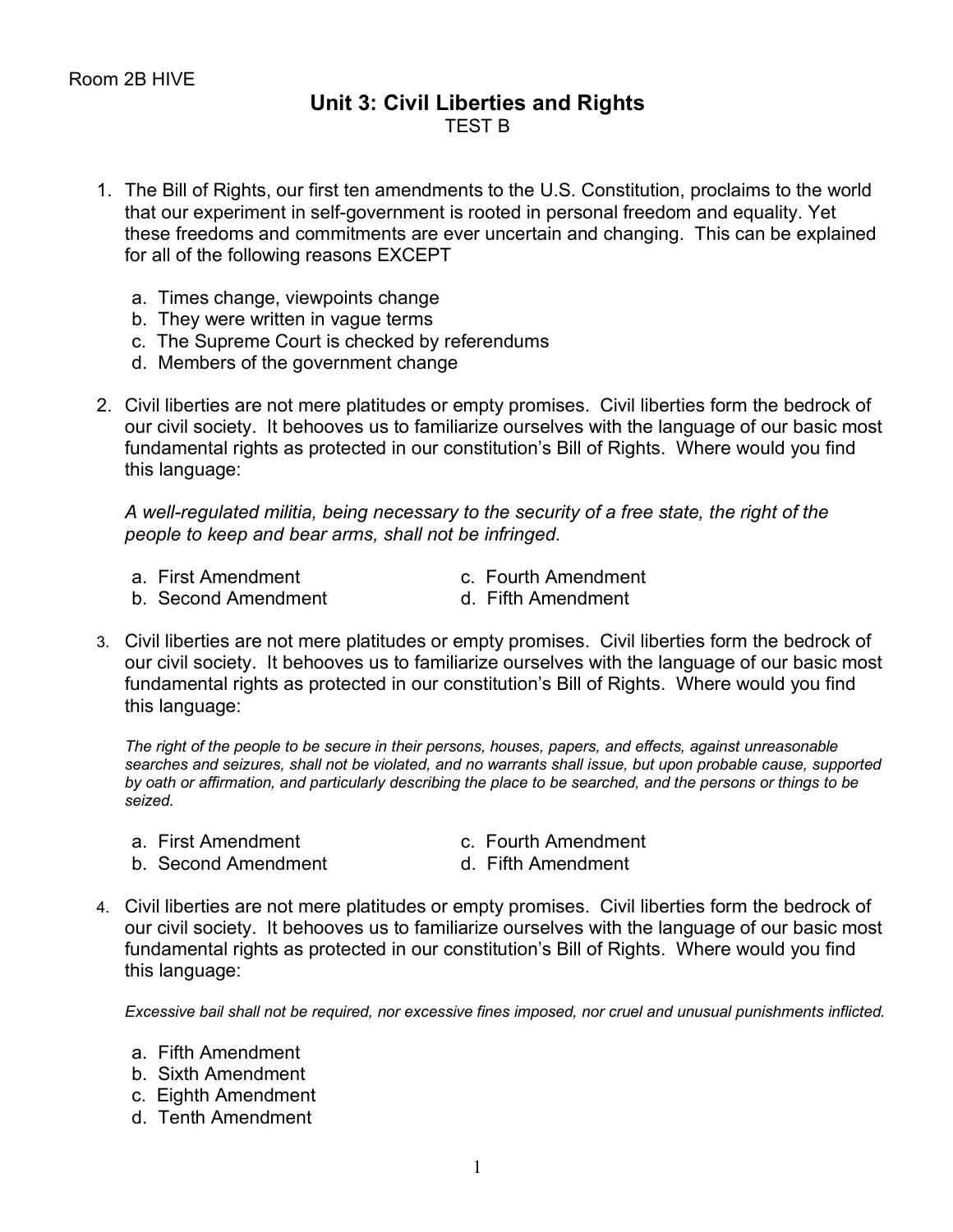5. Civil liberties are not mere platitudes or empty promises. Civil liberties form the bedrock of our civil society. It behooves us to familiarize ourselves with the language of our basic most fundamental rights as protected in our constitution's Bill of Rights. Where would you find this language:

*[No] person be subject for the same offense to be twice put in jeopardy of life or limb; nor shall be compelled in any criminal case to be a witness against himself, nor be deprived of life, liberty, or property, without due process of law; nor shall private property be taken for public use, without just compensation.*

- a. Fifth Amendment
- b. Sixth Amendment
- c. Eighth Amendment
- d. Tenth Amendment
- 6. Former chief justice Charles Evans Hughes said, "We are under a Constitution, but the Constitution is what the judges say it is." Yet the other branches help to define our rights as well. All of the following are ways our government continually interprets our civil liberties EXCEPT
	- a. Executive agencies enforce laws differently
	- b. Congress' budget authority prioritizes certain rights
	- c. The Supreme Court asserts judicial review
	- d. State governments today are not required to follow the Bill of Rights
- 7. In legal terms, what does the exclusionary rule mean?
	- a. Illegally obtained evidence cannot be used in court
	- b. Certain words are not protected by the First Amendment
	- c. State governments are not required to follow portions of the Bill of Rights
	- d. Cars are not protected by the castle doctrine
- 8. Criminal due process, just treatment, is a fundamental guarantee found in our Bill of Rights. Throughout our history there have been a number of landmark court cases that have defined the meaning of these rights. Which of the following court cases applied the exclusionary rule to the states?
	- a. Mapp v. Ohio
	- b. Miranda v. Arizona
	- c. Gideon v. Wainwright
	- d. Tinker v. Des Moines
- 9. The government cannot compel confessions. Furthermore, the Supreme Court held that any suspect put in custody by authorities must first be informed of these rights. Which of the following court cases made this police practice almost cliché?
	- a. Mapp v. Ohio
	- b. Miranda v. Arizona
	- c. Gideon v. Wainwright
	- d. Tinker v. Des Moines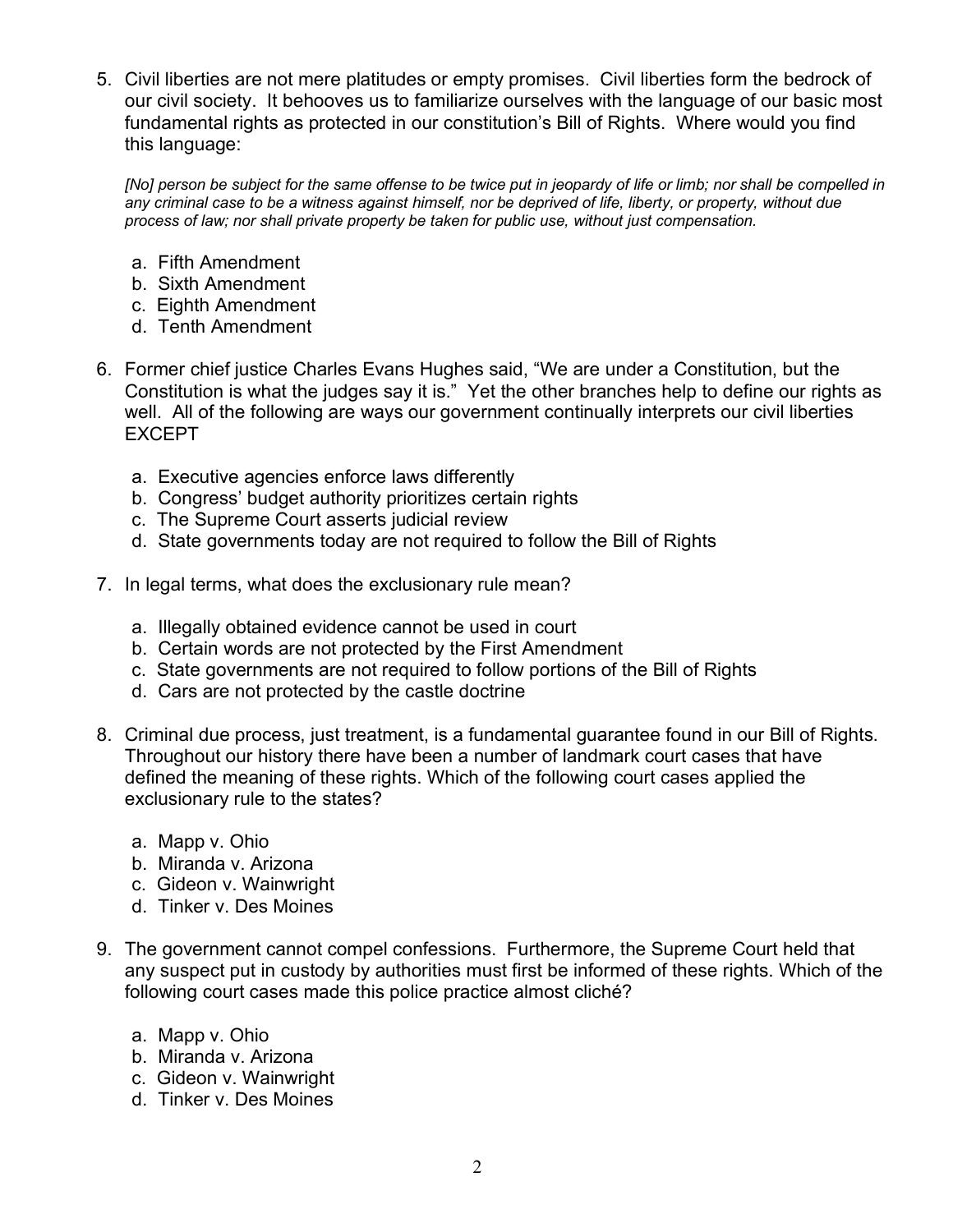10.In legal terms, what does the Fifth Amendment's taking clause, eminent domain, protect?

- a. Protects our private property from being taken without fair payment
- b. Protects marital partners from testifying in court against each other
- c. Protects police by allowing them to legally take a blood test after a traffic accident
- d. Protects veterans of foreign wars from being held without legal counsel
- 11.The government must provide legal counsel, even to those who cannot afford it. Which of the following court cases applied this Sixth Amendment right to an attorney to all fifty states?
	-
	- b. Miranda v. Arizona d. Tinker v. Des Moines
	- a. Mapp v. Ohio c. Gideon v. Wainwright
		-
- 12.Prosecutors typically offer a reduced sentence if the accused agree to accept guilty to a lesser offense. The intent of these agreements, making up more than 90% of all convictions, is to reduce the heavy workload of the court system. This ultimately means fewer trials and more defendants doing time for their offences. What are these agreements called?
	- a. Legal pacts
	- b. Pragmatic treaties
	- c. Clandestine agreements
	- d. Plea bargains
- 13.The freedom of speech gets preferential treatment by the courts. It is our most sacred right. Yet even freedom of speech has its limits. All of the following are court defined limits on free speech EXCEPT
	- a. Cannot publish obscene materials
	- b. Cannot knowingly publish lies
	- c. Cannot yell "fire in a crowded movie theater"
	- d. Cannot speak negatively about "the troops"
- 14.The reach of the First Amendment has extended into symbolic speech. In this Supreme Court case students were affirmed in their wearing of black armbands in protest of war.
	- a. Tinker v. Des Moines
	- b. New York Times v. U.S.
	- c. Engel v. Vitale
	- d. Wisconsin v. Yoder
- 15.Prior restraint or censorship of the press must pass over a high bar. Freedom of the press is seen as an important tenet to representative democracy. Yet freedom of the press can be limited in certain circumstances. The government can use prior restraint when confronted by national security issues according to this Supreme Court case
	- a. Tinker v. Des Moines
	- b. New York Times v. U.S.
	- c. Engel v. Vitale
	- d. Wisconsin v. Yoder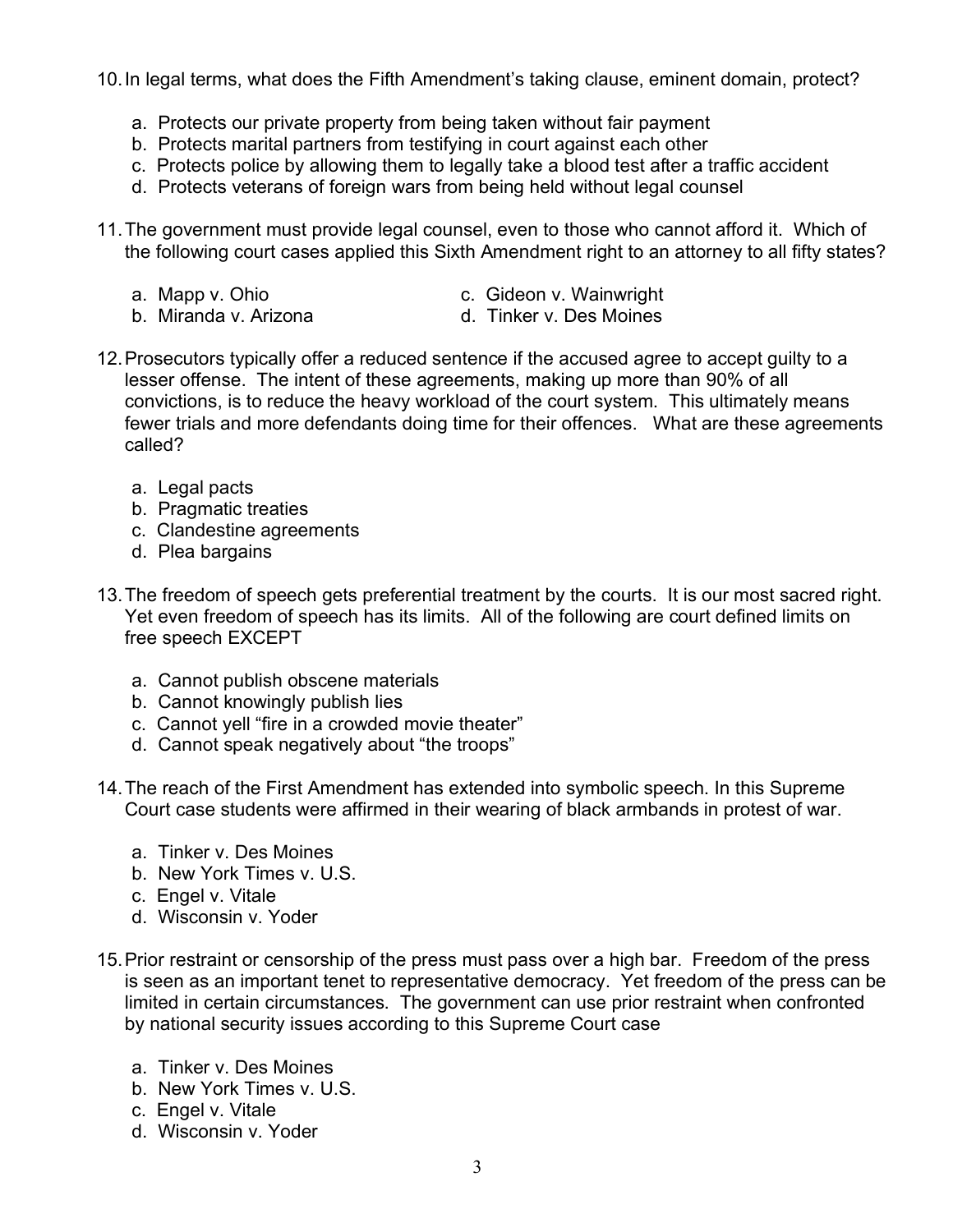- 16.There are two religion clauses found in our First Amendment. The free exercise clause protects our individual choices to practice the religion of our choosing. The establishment clause
	- a. Protects the tax-free status of religious organizations
	- b. Protects us from state-sponsored religion
	- c. Protects us from frivolous and phony religions
	- d. Protects religious denominations from merging without the consent of their followers

17.In this case the court ruled a government-directed prayer in school as unconstitutional

- a. Tinker v. Des Moines
- b. New York Times v. U.S.
- c. Engel v. Vitale
- d. Wisconsin v. Yoder
- 18.The government generally cannot infringe upon our right to worship the way we please. In this case a small group of Amish parents and their right to "free exercise" triumphed over the wishes of a larger community. In this case an Amish community's religious beliefs trumped the state's compulsory education laws.
	- a. Tinker v. Des Moines
	- b. District of Columbia v. Heller
	- c. Engel v. Vitale
	- d. Wisconsin v. Yoder
- 19.The Bill of Rights was included in our constitution to reflect our collective commitment to individual liberty. Even when faced with difficult policy choices, the rights of the people still carry the day. A contemporary example would be found in the current interpretation of the Second Amendment. As interpreted today, this amendment allows
	- a. Individuals to own handguns, even in crime filled urban areas
	- b. The police to confiscate anything that even looks like a gun to protect neighborhoods
	- c. Military veterans to sell their government issued weapons as collectors-items
	- d. Local governments to pass strict gun control laws
- 20.Basic rights of the people can often conflict with government's fundamental role to keep us safe and secure. Personal liberties and collective security can be at odds with each other. This has become all the more apparent after the events of September 11, 2001. Post 9/11 we now
	- a. Demand government to protect our liberties with even greater scrutiny
	- b. Demand more security and protection, often in contradiction to personal liberties
	- c. Allow more political refugees asylum in order to deescalate global tensions
	- d. Allow greater tolerance to religious differences, and not just to Christian groups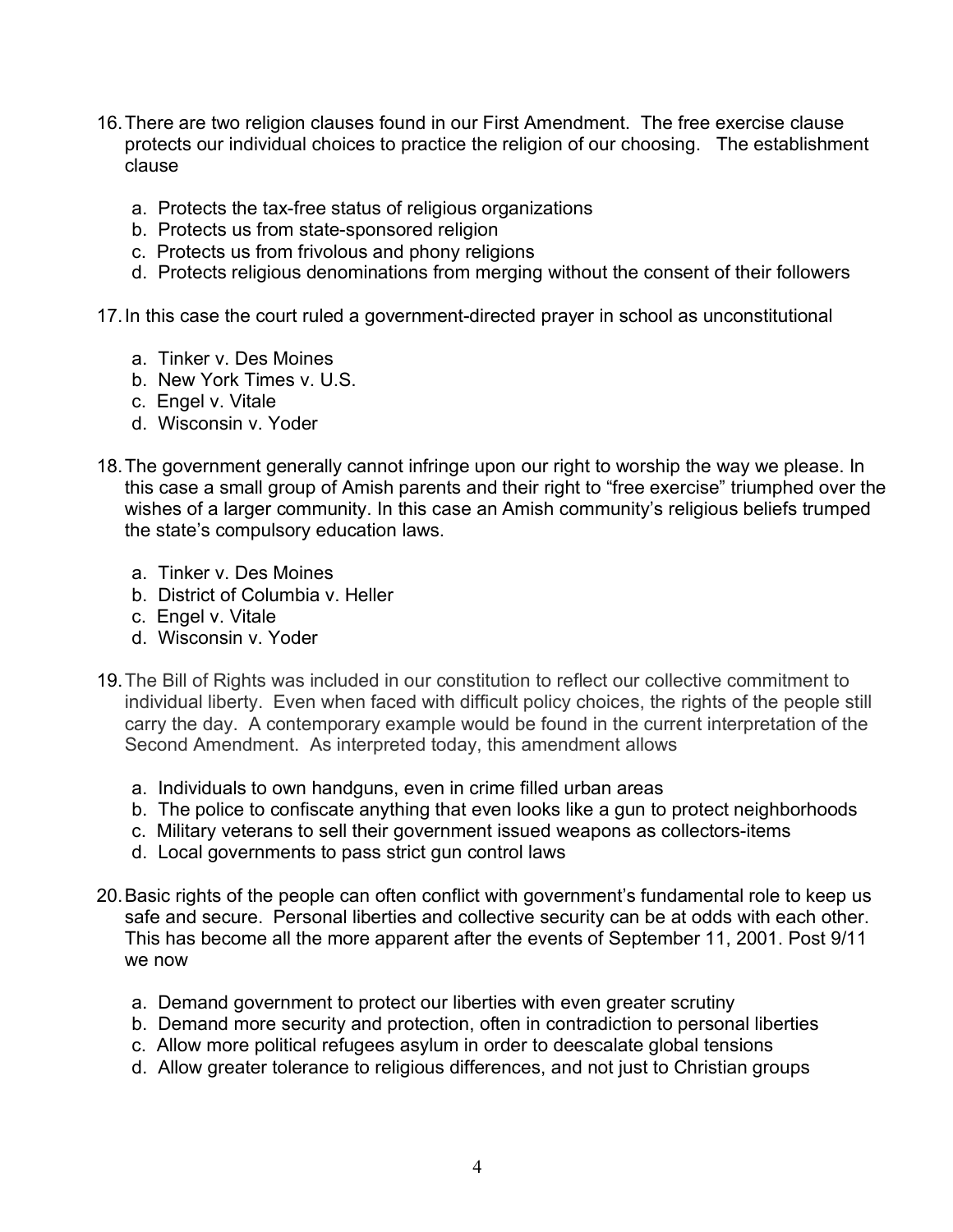- 21.All of the following examples demonstrate how our constitution presciently prepared our government to address tensions between individual freedom and public safety EXCEPT
	- a. Congress was empowered in Article One to "provide for the common defense."
	- b. The President was given implicitly energetic powers to deal against foreign agents.
	- c. Judicial review empowers the Supreme Court to legitimize public safety policies
	- d. State militias have always served as mercenaries in foreign wars
- 22.The Supreme Court in *Schenck* v. *United States* (1919)
	- a. Protected minority rights by ruling against conscription, compulsory military service
	- b. Protected majority rights by ruling against student protests in public schools
	- c. Limited speech when it posed a "clear and present danger"
	- d. Limited religious activities when in conflict with patriotic observances
- 23.Individual rights and privileges that had once been excluded by state governments are now preserved and protected by agents of the national government. The application of the Bill of Rights to the states is called
	- a. Ex Post Facto
	- b. Bill of Attainder
	- c. Selective Incorporation
	- d. Habeas Corpus
- 24.Early on in our history the U.S. Supreme Court recognized that the Bill of Rights DID NOT apply to the states. The precedent for this interpretation was found in the case
	- a. Barron v. Baltimore
	- b. Gitlow v. New York
	- c. Roe v. Wade
	- d. McDonald v. Chicago
- 25.In this case the U.S. Supreme Court applied the right to "bear arms" to the states for the first time. Most state gun control laws were ruled unconstitutional.
	- a. Barron v. Baltimore
	- b. Gitlow v. New York
	- c. Roe v. Wade
	- d. McDonald v. Chicago
- 26.This critical amendment, with its "due process" clause, provided the means by which the U.S. Supreme Court applied the Bill of Rights to the states
	- a. Fifth Amendment
	- b. Tenth Amendment
	- c. Fourteenth Amendment
	- d. Twenty-Second Amendment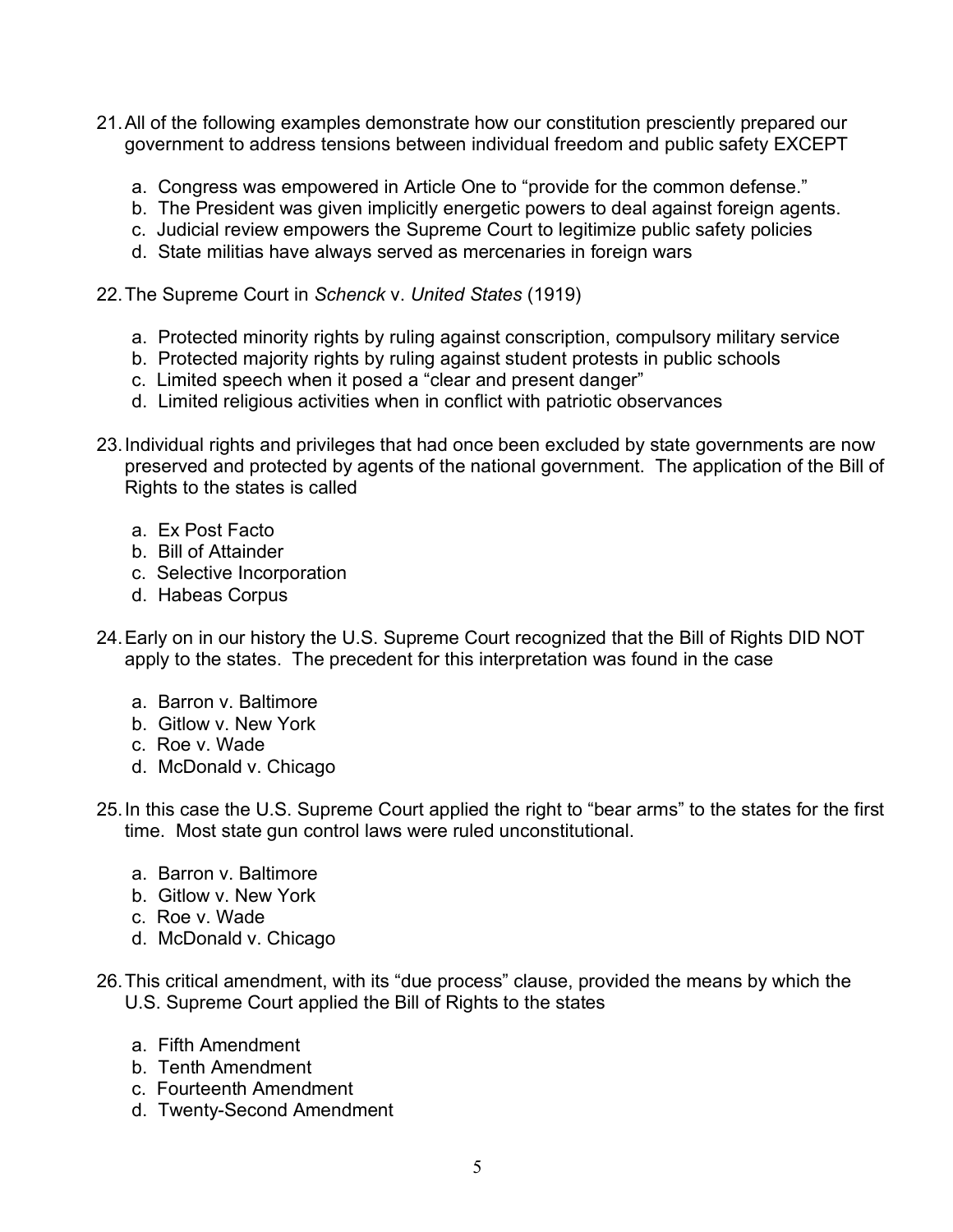- 27.The Supreme Court upheld a state's limitation on free speech in this case, the first case in which the national government applied Bill of Rights language to local governments.
	- a. Barron v. Baltimore
	- b. Gitlow v. New York
	- c. Roe v. Wade
	- d. McDonald v. Chicago
- 28.Some have called the application of the Bill of Rights to the states a second revolution. This is because
	- a. This policy had a dramatic impact on the balance of power
	- b. This policy redirected our priorities from rights to protections
	- c. State power now was on equal footing with national power
	- d. The Supreme Court now overshadows all other branches
- 29.The Supreme Court extended a woman's right to choose an abortion, based upon privacy rights, in all fifty states in this case
	- a. Barron v. Baltimore
	- b. Gitlow v. New York
	- c. Roe v. Wade
	- d. McDonald v. Chicago
- 30.The text from Section 1 of the Fourteenth Amendment states:

*All persons born or naturalized in the United States, and subject to the jurisdiction thereof, are citizens of the United States and of the State wherein they reside. No State shall make or enforce any law which shall abridge the privileges or immunities of citizens of the United States; nor shall any State deprive any person of life, liberty, or property, without due process of law; nor deny to any person within its jurisdiction the equal protection of the laws.*

The natural consequence of this section was to

- a. Strengthen the power of the national government
- b. Strengthen the power of state and local governments
- c. Minimize the authority of the Bill of Rights
- d. Reverse our commitment from civil liberties to civil rights
- 31.The Incorporation Doctrine resulted in the national government and its courts now being the final arbitrator of our rights and privileges superseding all state and local laws. This Doctrine was first established in 1925 in the case
	- a. Mapp v. Ohio
	- b. Gitlow v. New York
	- c. Gideon v. Wainwright
	- d. Roe v. Wade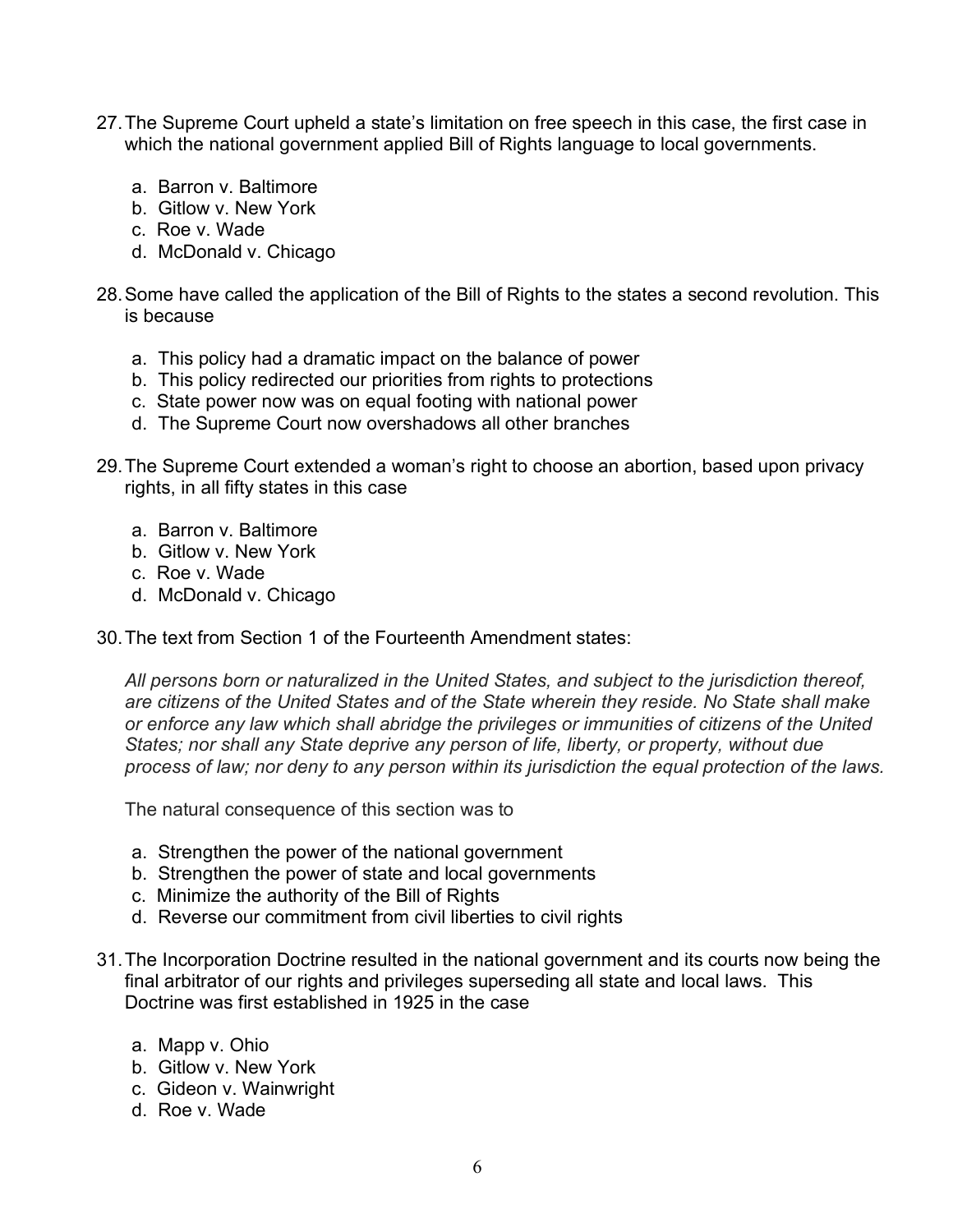- 32.Historically, federal authority was immaterial when determining when, where and how state law enforcement officials engaged in searches and seizures of private property. In this case the Supreme Court, using the authority of the "due process" clause of the Fourteenth Amendment, applied the Court interpreted provisions of the Fourth Amendment to the States.
	- a. Mapp v. Ohio
	- b. Gitlow v. New York
	- c. Gideon v. Wainwright
	- d. Roe v. Wade
- 33.Little by little the Supreme Court applied or incorporated the Bill of Rights to the States using the due process clause of the Fourteenth Amendment. In this case the Supreme Court applied the Sixth Amendment right to counsel not just to defendants in federal trials but in state trials as well.
	- a. Mapp v. Ohio
	- b. Gitlow v. New York
	- c. Gideon v. Wainwright
	- d. Roe v. Wade
- 34.The Selective Incorporation Doctrine goes beyond the mere application of the Bill of Rights to the States. Any and all rights, as defined by Congress and the Courts, have been equally applied to state governments. Here the best example is the extension of privacy rights. Though not specifically mentioned in the Constitution's Bill of Rights the right to privacy was extended to include a women's right to choose an abortion in this case
	- a. Mapp v. Ohio
	- b. Gitlow v. New York
	- c. Gideon v. Wainwright
	- d. Roe v. Wade
- 35.The Fourteenth Amendment's "due process" clause was a gamechanger as it became the means for the incorporation doctrine. This amendment's "equal protection" clause became a gamechanger for the extension and expansion of great civil rights for all.
	- a. Ninth Amendment
	- b. Tenth Amendment
	- c. Fourteenth Amendment
	- d. Fifteenth Amendment

36. Civil liberties protect and civil rights protect example for the control of the civil rights protect and civil rights protect and civil rights protect and civil rights protect and civil rights protect and civil rights

- a. individual rights; group rights
- b. group rights; individual rights
- c. original rights; new rights
- d. new rights; original rights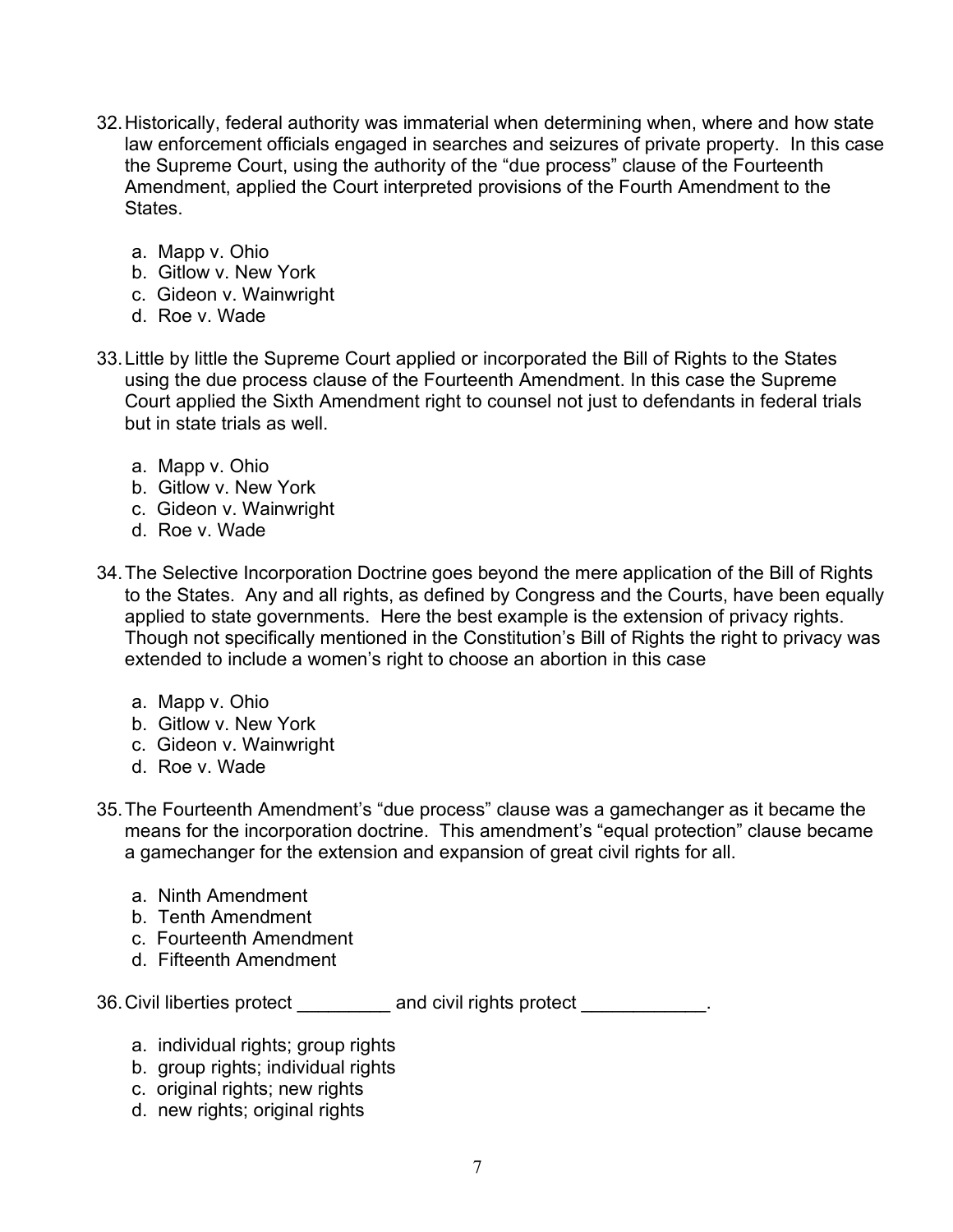- 37.Social movements throughout history have ignited policy changes. This community organizer and leader fought for greater equality. His words, like these, continues to inspire civil rights around the globe: *Injustice anywhere is a threat to justice everywhere. We are caught in an inescapable network of mutuality, tied in a single garment of destiny. Whatever affects one directly, affects all indirectly.*
	- a. Martin Luther King, Jr.
	- b. A. Philip Randolph
	- c. Huey Newton
	- d. Barak Obama
- 38.Betty Friedan and others founded this advocacy group for the purpose of fighting for the civil rights of women
	- a. World Feminist Federation
	- b. National Organization of Women
	- c. American Association of Respected People
	- d. Global Equality Now
- 39.Historians and social scientists have written about "America's dilemma." What are they talking about?
	- a. Tax policies tend to advantage the rich
	- b. We protect civil liberties in theory, but not in fact
	- c. The American Dream is now limited due to a population explosion
	- d. Living up to our claim that "all men are created equal."
- 40.Historically African Americans have suffered gross inequalities. These laws segregated and relegated African Americans to second-class citizens. Work was difficult to find. They were not permitted to join in society as equal partners.
	- a. Anti-Defamation c. Ex Post Facto
	- b. Jim Crow d. Black covenants
- 41.In the case Plessy v. Ferguson the U.S. Supreme Court upheld racial mistreatment. In this case the court affirmed segregation by using the following language
	- a. Separate but equal
	- b. Separate is inherently unequal
	- c. Not in my back yard
	- d. Separate is none of your business
- 42.The early civil rights movement in the U.S. found its greatest success using this branch of government.
	- a. Legislative
	- b. Executive
	- c. Judicial
	- d. State and local governments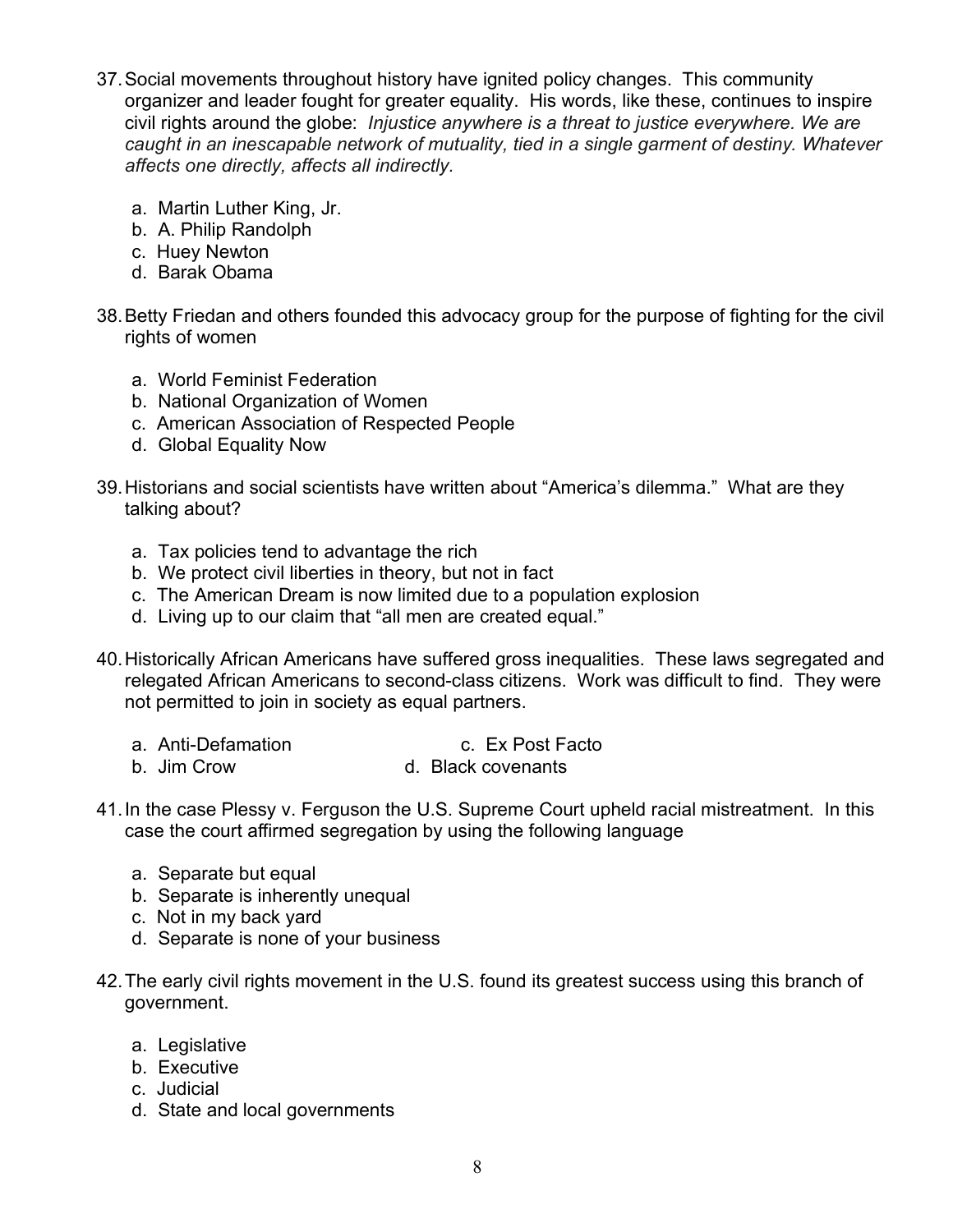- 43.This landmark decision set in motion an end to de jure segregation. The law of the land would no longer permit a racially divided society. Schools could no longer segregate on the basis of race.
	- a. Gitlow v. New York
	- b. Brown v. Board of Education
	- c. Gideon v. Wainwright
	- d. Wisconsin v. Yoder
- 44.De jure segregation has all but been eliminated, though de facto segregation still exists. De jure segregation is  $\blacksquare$  while de facto segregation is  $\blacksquare$ 
	- a. Segregation by law; segregation by choice
	- b. Segregation in cities; segregation in rural areas
	- c. Segregation involving race; segregation involving sexual preference
	- d. Segregation in the U.S.; segregation around the world
- 45.Political pressure combined with a heavy dose of personal courage helped to pass the Civil Rights Act of 1964. Its primary outcome was to
	- a. End discrimination in public accommodations
	- b. Integrate public schools
	- c. Make voting easier for marginalized minority groups
	- d. Assure greater representation in Congress for the historically disenfranchised
- 46.Political pressure combined with a heavy dose of personal courage helped to pass the Voting Rights Act of 1965. Its primary outcome was to
	- a. End discrimination in public accommodations
	- b. Integrate public schools
	- c. Make voting easier for marginalized minority groups
	- d. Assure greater representation in Congress for the historically disenfranchised
- 47.These public programs were put in place, in the late 1960s, to offer racial minorities a chance to catch up for past discrimination. Opponents see such preferential treatment as nothing less than reverse discrimination. Our fight for equality continues.
	- a. NOW c. Affirmative Action b. Title IX d. C.O.R.E.
- 48.African-Americans were not the only marginalized groups to win political victories in the wake of the civil rights movement. One of the more notable victories occurred for women. This legislation prohibited any form of discrimination on the basis of gender in any education program or activity.
	- a. NOW
	- b. Title IX
	- c. Affirmative Action
	- d. C.O.R.E.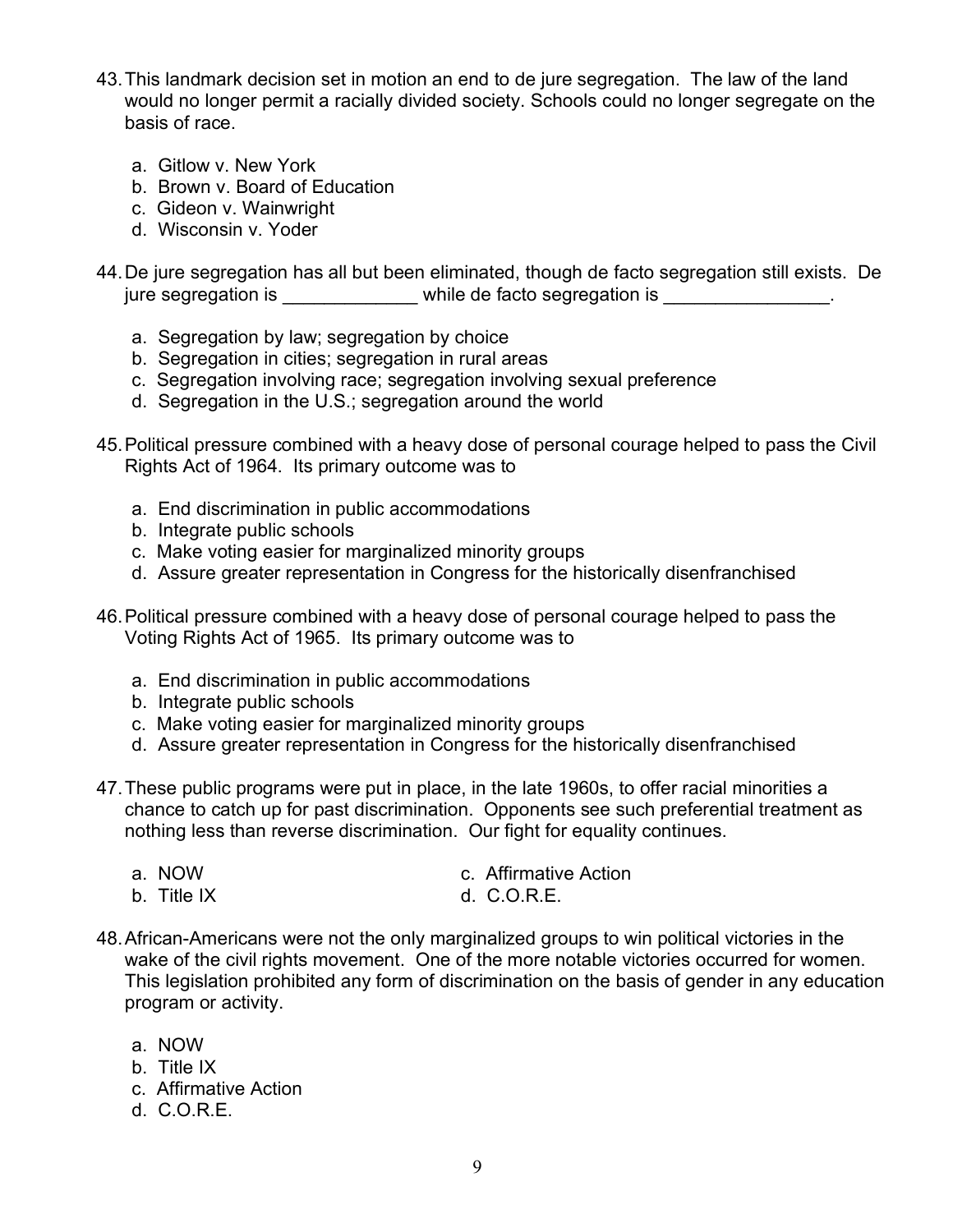- 49.A limited government, like ours, is not fitted to make dramatic changes in a hurry. Our pursuit of civil rights for all continues to face political, legal and institutional hurdles. This institutional hurdle, in particular, often delays and complicates the extension of civil rights. Dual sovereignty puts many cooks in the kitchen.
	- a. Federalism
	- b. Bicameral legislature
	- c. Life terms for court justices
	- d. Energetic presidents
- 50.In the case Regents of California v. Bakke (1978) the Court opinion stated that race conscious policies adopted as a remedy for proven discrimination were
	- a. Permissible under the Civil Rights Act and the Constitution
	- b. Impermissible under the "equal protection" clause of the Constitution
	- c. Tolerable but only when applied to African Americans
	- d. Acceptable but only in states that fought for the Confederacy
- 51.The Supreme Court in more recent years has seemingly shown their lack of patience with affirmative action policies. Little by little the Court has weakened previous precedent. The Court has applied a "strict scrutiny" test to programs seeking diversity. What does this suggest about our collective commitment to pursuing civil rights?
	- a. In the end, time discovers truth
	- b. Affirmative action was influenced by a radical movement, centrists now prevail
	- c. The arc of history will always move toward greater equality and justice for all
	- d. Citizen-state interactions and constitutional interpretation is a dynamic force
- 52.This recent landmark civil rights victory extended same-sex marriage rights into all fifty states
	- a. Bowers v. Hardwick c. Fisher v. Texas
- - b. Obergefell v. Hodges d. Gratz v. Bollinger
- 
- 53.The story of civil liberties and civil rights in our history was dramatically advanced with the passage of the
	- a. Tenth Amendment
	- b. Fourteenth Amendment
	- c. Equal Rights Amendment
	- d. Patriot Act
- 54.This political science concept, created through a series of court opinions, made most of our fundamental liberties efficacious in all fifty states.
	- a. Affirmative Action
	- b. Selective Incorporation Doctrine
	- c. Ex Post Facto
	- d. Bill of Attainder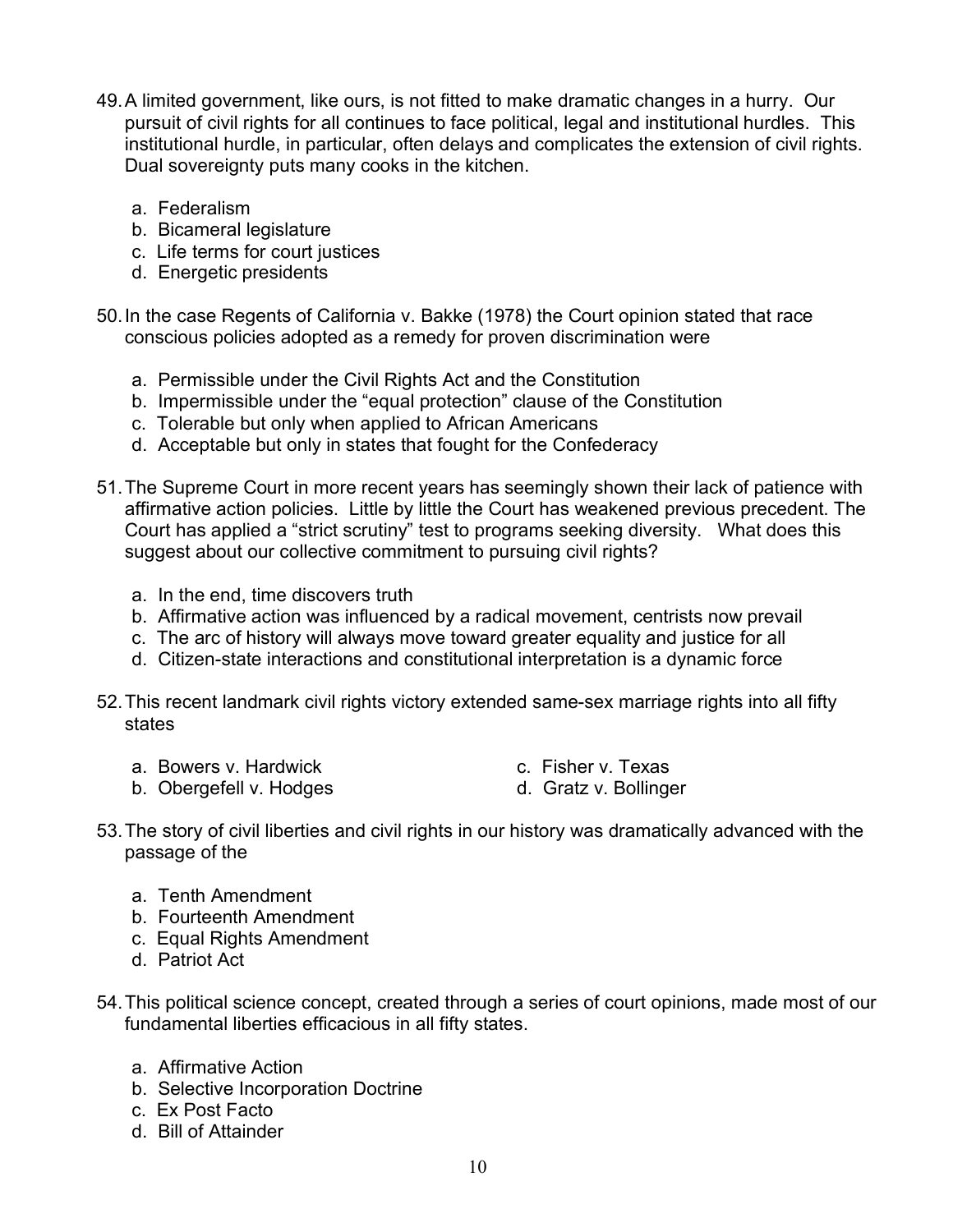55.Over time who has taken greater responsibility to safeguard minority rights in American life?

- a. The national government
- b. State governments
- c. Local governments
- d. Private militia groups

56.The following is excerpted from a landmark Supreme Court case. Name the case

*"First Amendment rights, applied in light of the special characteristics of the school environment, are available to teachers and students. It can hardly be argued that either students or teachers shed their constitutional rights to freedom of speech or expression at the schoolhouse gate*…"

- 
- b. Wisconsin v. Yoder d. Tinker v. Des Moines
- a. Engel v. Vitale **c. Brown v. Board of Education** 
	-

## *57.*The following is excerpted from a landmark Supreme Court case. Name the case

*We must not forget that, in the Middle Ages, important values of the civilization of the Western World were preserved by members of religious orders who isolated themselves from all worldly influences against great obstacles. There can be no assumption that today's majority is 'right,' and the Amish and others like them are "wrong." A way of life that is odd or even erratic but interferes with no rights or interests of others is not to be condemned because it is different…*

- a. Engel v. Vitale
- b. Wisconsin v. Yoder
- c. Brown v. Board of Education
- d. Tinker v. Des Moines
- *58.* The following is excerpted from a landmark Supreme Court case. Name the case

*We* conclude that, in the field of public education, the doctrine of "separate but equal" has no place. Separate educational facilities are inherently unequal*…*

- a. Engel v. Vitale
- b. Wisconsin v. Yoder
- c. Brown v. Board of Education
- d. Tinker v. Des Moines

*59.*The following is excerpted from a landmark Supreme Court case. Name the case

*We think that, by using its public-school system to encourage recitation of the Regents' prayer, the State of New York has adopted a practice wholly inconsistent with the Establishment Clause. There can, of course, be no doubt that New York's program of daily classroom invocation of God's blessings as prescribed in the Regents' prayer is a religious activity…*

- a. Engel v. Vitale
- b. Wisconsin v. Yoder
- c. Brown v. Board of Education
- d. Tinker v. Des Moines